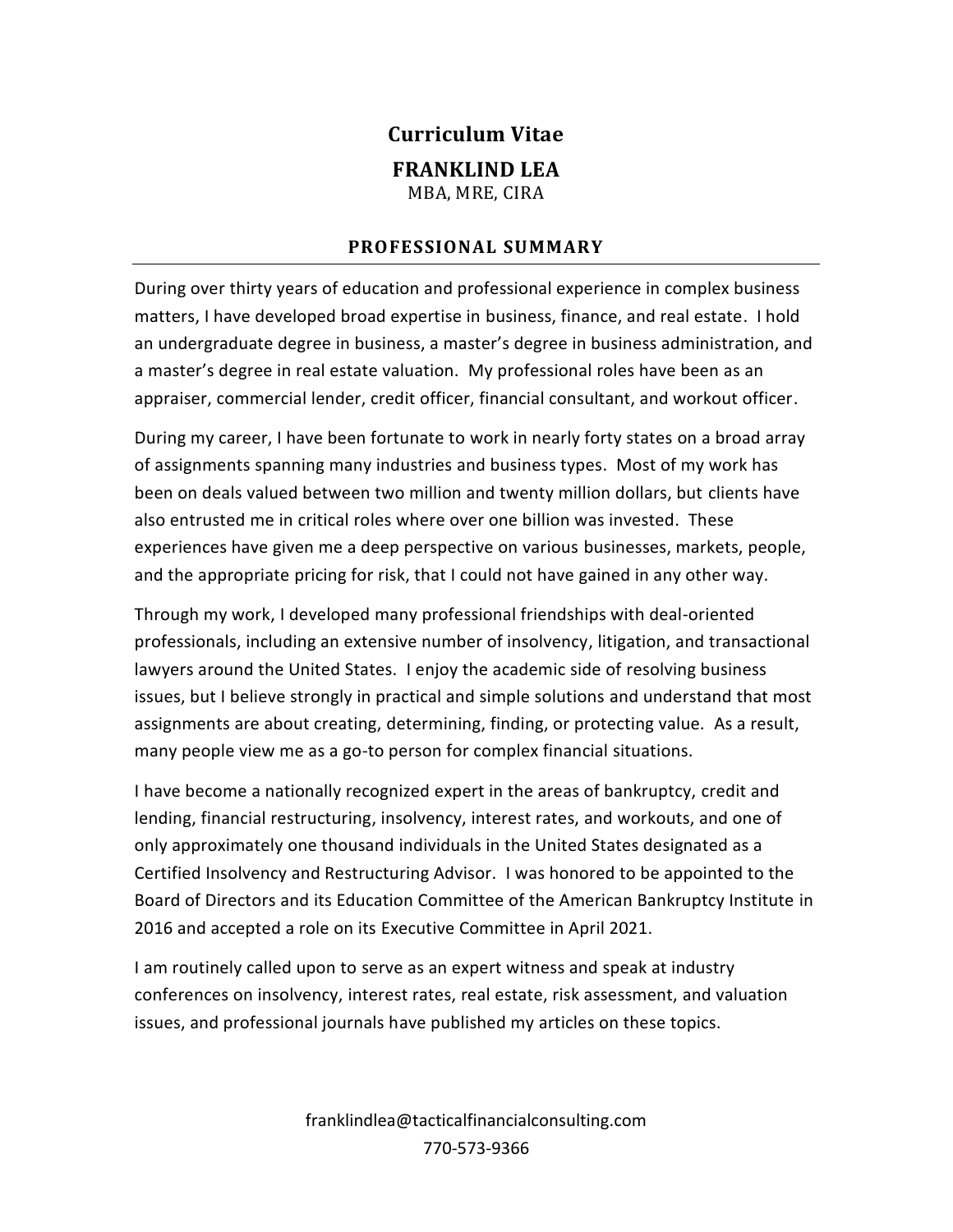# **PROFESSIONAL EXPERIENCE**

My experience has involved acquisitions, construction, dispositions, debt and equity structuring, feasibility analysis, lending and leasing, and valuation, providing me with:

- senior-level expertise in credit and lending
- senior-level expertise in financial consulting
- senior-level expertise in commercial real estate and its valuation
- senior-level expertise in business workouts and financial restructuring
- wide-ranging experience with different business industries
- wide-ranging experience with nearly all types of commercial real estate
- extensive experience with secured and unsecured loans, including bridge loans, credit lines, debtor-in-possession, mezzanine, senior debt, and their related loan documentation
- extensive experience with debt and equity structuring, loan pricing (interest rates, and appreciation and profit riders), intercreditor agreements, and business valuation
- experience with private and publicly traded companies, subchapter S corporations, limited liability corporations, partnerships, and limited partnerships
- extensive knowledge of commercial bankruptcy concepts and laws
- extensive experience reviewing deal and property documents, third-party reports, preparing cash flow models and preparing related summary and analysis reports
- excellent public speaking skills through professional presentations and expert testimony

## **Significant Commercial Finance Experience**

I have directly lent about \$500 million and provided credit review and approval for about \$1.5 billion of commercial loans; with extensive structuring, documentation, pricing, and closing process involvement.

#### **Significant Analytical Experience**

I have authored hundreds of business analyses, including damage claim assessments, feasibility analyses, loan underwriting memorandums, valuation, and real estate appraisals.

#### **Significant Workout and Dispute Resolution Experience**

I have led numerous multimillion-dollar workouts, and participated in mediations, bench, and jury trials in over two hundred federal and state hearings in courts across the country as a workout officer, consultant, or expert witness.

## **Financial Advisor**

Tactical Financial Consulting, LLC (Owner) Atlanta, Georgia Oct '05–present

#### **Specialty Lending Officer, Workout Officer**

Textron Financial Corporation Atlanta, Georgia Sep '94–Oct '05

#### **Commercial Real Estate Appraiser**

Kirkland & Co., Roy & Associates Jacksonville, Florida; Atlanta, Georgia Dec '91–Sep '94

## **Commercial Analyst, Commercial Lender, and Credit Manager**

First Florida Bank Orlando, Tampa, and Tallahassee, Florida Sep '87–Sep '91